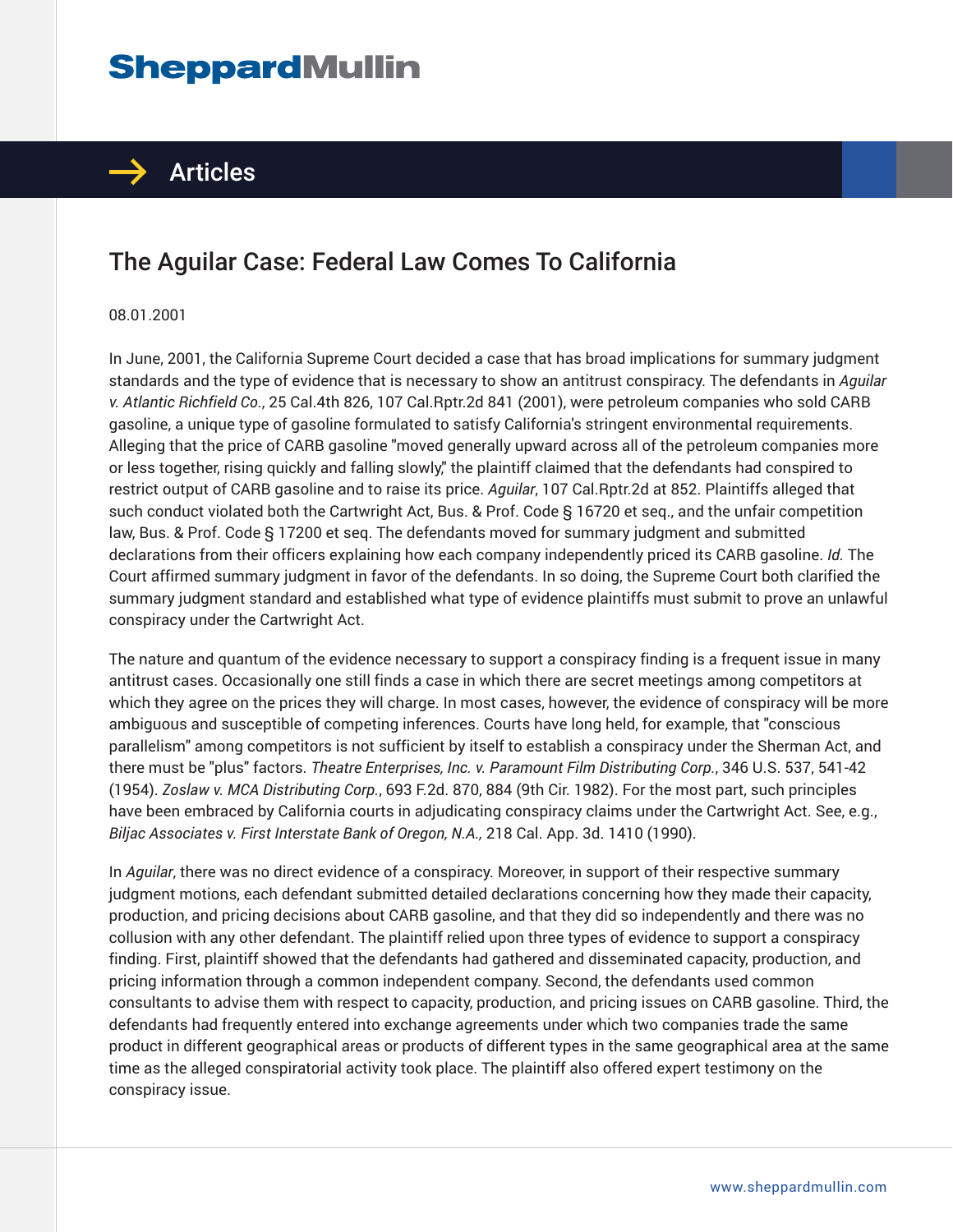The trial court initially granted the summary judgment motion, but then issued an order granting a new trial on the ground that it had made an error of law in granting summary judgment. In an 118 page opinion, the Court of Appeal reversed the order granting a new trial, and remanded with directions to issue an order granting the petroleum companies' summary judgment motion.

The Supreme Court unanimously affirmed the Court of Appeal. The court held that California summary judgment law (Code Civ.Proc. § 437(c)) no longer requires a defendant moving for summary judgment to conclusively negate an element of the plaintiff's cause of action, but only to establish that plaintiff itself does not offer sufficient evidence of that element to create an issue of material fact. 25 Cal.4th at 854. In doing so, the court "largely, but not completely" adopted the federal summary judgment standard established by a trilogy of Supreme Court decisions. *Matsushita Elec. Industrial Co. v. Zenith Radio Corp*., 475 U.S. 574 (1986); *Anderson v. Liberty Lobby, Inc*., 477 U.S. 242 (1986); and *Celotex Corp. v. Catrett*, 477 U.S. 317 (1986). The "not completely" refers to that fact that, under California law, defendants cannot just baldly deny plaintiffs allegations, but rather must offer specific evidence as to why they would prevail at trial. 25 Cal.4th at 855. In *Aguilar*, this was not a problem because defendant's declarations were quite lengthy and detailed, and went far beyond a simple denial of collusion. Such declarations, said the court, were sufficient to carry defendant's initial burden of persuasion to make a prima facie showing of the absence of a conspiracy, and switch the burden to plaintiff to produce evidence that would allow a jury to find the existence of a conspiracy "more likely than not," not just "as likely." It was here that plaintiffs' evidence fell short.

The conspiracy standard fashioned by the *Aguilar* court is also identical to that established by the US Supreme Court in *Matsushita, supra,* as well as its earlier decision in *Monsanto Co. v. Spray-Rite Serv. Corp*., 465 U.S. 752 (1984). In *Monsanto*, the Supreme Court held that there must be a "conscious commitment to a common scheme" and that the plaintiff must present evidence that tends to "exclude the possibility that defendants acted independently." *Monsanto*, 465 U.S. at 764. In *Matsushita*, the Supreme Court held that ambiguous conduct that is as consistent with competition as collusion is insufficient to prove a conspiracy. The rationale for the *Matsushita* court's decision was that to allow such ambiguous evidence as a basis for a conspiracy finding could "chill the very conduct the antitrust laws are designed to protect." *Matsushita*, 475 U.S. at 594. The *Aguilar* court embraced the *Monsanto* standard by stating that the plaintiff must "present evidence that tends to exclude, although it need not actually exclude, the possibility that the alleged conspirators acted independently [.]" *Aguilar*, 107 Cal.Rptr.2d at 863. The *Aguilar* court also embraced the *Matsushita* standard, as well as its rationale, holding that to allow ambiguous evidence as a basis for a conspiracy finding could "chill procompetitive conduct." *Id.*

The *Aguilar* court concluded that plaintiff's evidence was "ambiguous" and "as consistent with permissible competition . . . as with unlawful conspiracy." 25 Cal.4th at 862. It rejected each of the three bases offered by plaintiffs for the conspiracy finding. With respect to the use of a common source to gather and disseminate capacity, production and pricing information, the *Aguilar* court relied upon an ancient US Supreme Court decision, *Maple Flooring Mfrs.' Ass'n v. United States*, 268 U.S. 563 (1925), which held that the dissemination of such information was pro-competitive, not anti-competitive. Citing *Maple Flooring*, the *Aguilar* court commented that the dissemination of such information "tends to stabilize trade and industry, to produce fairer price levels . . ." and that the "free distribution of knowledge of all the essential factors" does not necessarily impede free competition. *Aguilar*, 107 Cal.Rptr.2d at 872 (quoting *Maple Flooring*, 268 U.S. at 582-83). Since there was no showing that the price and other information itself was misused by defendants, the gathering and dissemination of such information itself was not a basis from which one could infer a conspiracy.